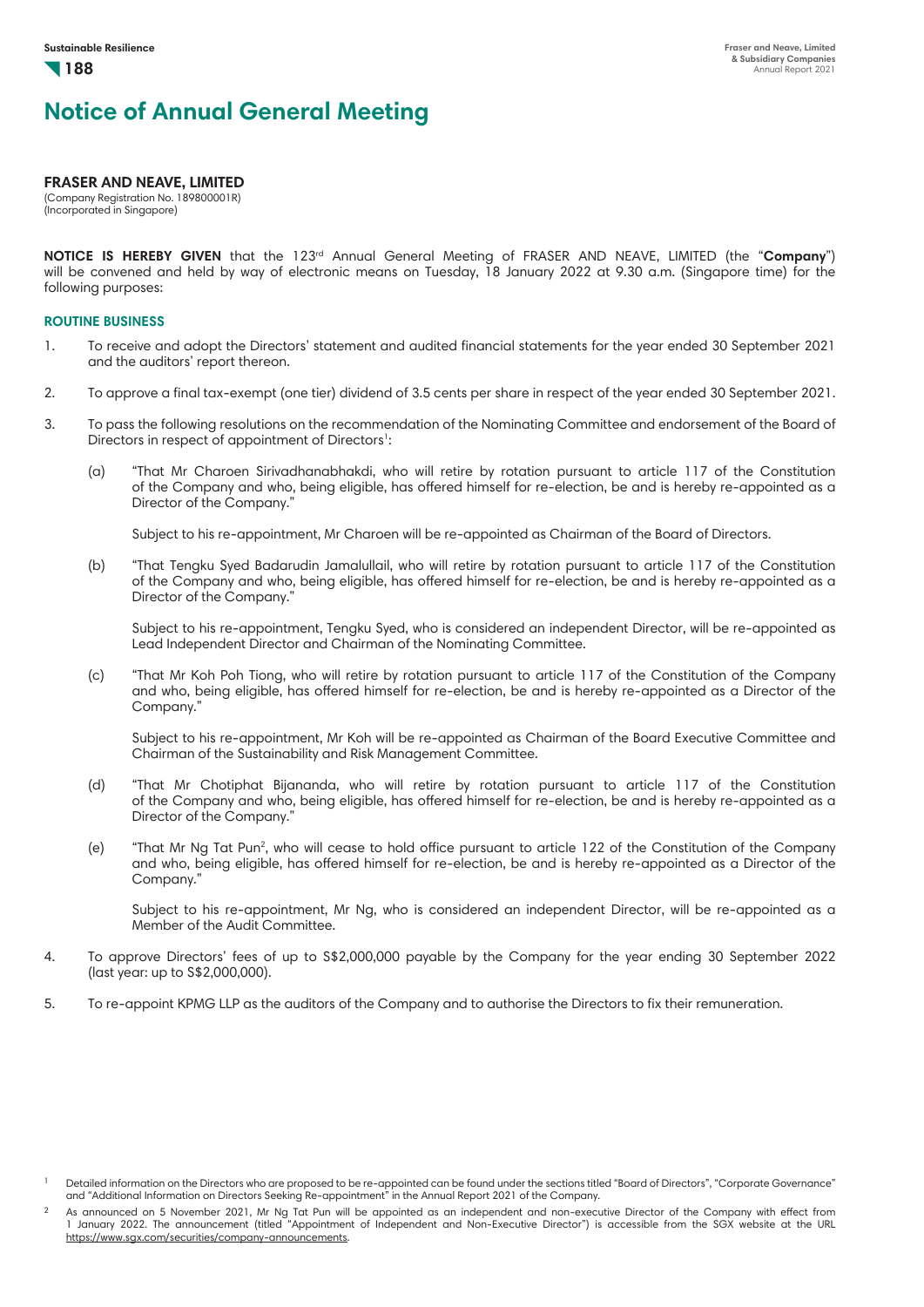#### **SPECIAL BUSINESS**

To consider and, if thought fit, to pass, with or without modifications, the following resolutions, which will be proposed as Ordinary Resolutions:

- 6. "That authority be and is hereby given to the Directors of the Company to:
	- (a) (i) issue shares of the Company ("**shares"**) whether by way of rights, bonus or otherwise; and/or
		- (ii) make or grant offers, agreements or options (collectively, "**Instruments**") that might or would require shares to be issued, including but not limited to the creation and issue of (as well as adjustments to) warrants, debentures, or other instruments convertible into shares,

at any time and upon such terms and conditions and for such purposes and to such persons as the Directors may in their absolute discretion deem fit; and

(b) (notwithstanding the authority conferred by this Resolution may have ceased to be in force) issue shares in pursuance of any Instrument made or granted by the Directors while this Resolution was in force,

provided that:

- (1) the aggregate number of shares to be issued pursuant to this Resolution (including shares to be issued in pursuance of Instruments made or granted pursuant to this Resolution) does not exceed 50% of the total number of issued shares (excluding treasury shares and subsidiary holdings) (as calculated in accordance with sub-paragraph (2) below), of which the aggregate number of shares to be issued other than on a *pro rata* basis to shareholders of the Company (including shares to be issued in pursuance of Instruments made or granted pursuant to this Resolution) shall not exceed 20% of the total number of issued shares (excluding treasury shares and subsidiary holdings) (as calculated in accordance with sub-paragraph (2) below);
- (2) (subject to such manner of calculation as may be prescribed by the Singapore Exchange Securities Trading Limited (the "**SGX-ST**")) for the purpose of determining the aggregate number of shares that may be issued under sub-paragraph (1) above, the percentage of issued shares shall be based on the total number of issued shares (excluding treasury shares and subsidiary holdings) at the time this Resolution is passed, after adjusting for:
	- (i) new shares arising from the conversion or exercise of any convertible securities or share options or vesting of share awards which were issued and are outstanding or subsisting at the time this Resolution is passed; and
	- (ii) any subsequent bonus issue, consolidation or subdivision of shares,

and, in sub-paragraph (1) above and this sub-paragraph (2), "subsidiary holdings" has the meaning given to it in the Listing Manual of the SGX-ST;

- (3) in exercising the authority conferred by this Resolution, the Company shall comply with the provisions of the Listing Manual of the SGX-ST for the time being in force (unless such compliance has been waived by the SGX-ST) and the Constitution for the time being of the Company; and
- (4) (unless revoked or varied by the Company in general meeting) the authority conferred by this Resolution shall continue in force until the conclusion of the next Annual General Meeting of the Company or the date by which the next Annual General Meeting of the Company is required by law to be held, whichever is the earlier."
- 7. "That authority be and is hereby given to the Directors of the Company to allot and issue such number of ordinary shares of the Company as may be required to be delivered pursuant to the vesting of awards granted under the F&N Restricted Share Plan (the "**RSP**") and/or the F&N Performance Share Plan (the "**PSP**"), provided that the aggregate number of new ordinary shares allotted and issued and/or to be allotted and issued, when aggregated with existing ordinary shares (including shares held in treasury) delivered and/or to be delivered, pursuant to the RSP and the PSP, shall not exceed 10% of the total number of issued ordinary shares of the Company (excluding treasury shares and subsidiary holdings) from time to time, and in this Resolution, "subsidiary holdings" has the meaning given to it in the Listing Manual of the Singapore Exchange Securities Trading Limited."
- 8. "That authority be and is hereby given to the Directors of the Company to:
	- (a) grant awards in accordance with the provisions of the F&N Restricted Share Plan 2019 (the "**RSP 2019**"); and
	- (b) allot and issue such number of ordinary shares of the Company as may be required to be delivered pursuant to the vesting of awards granted under the RSP 2019,

**189**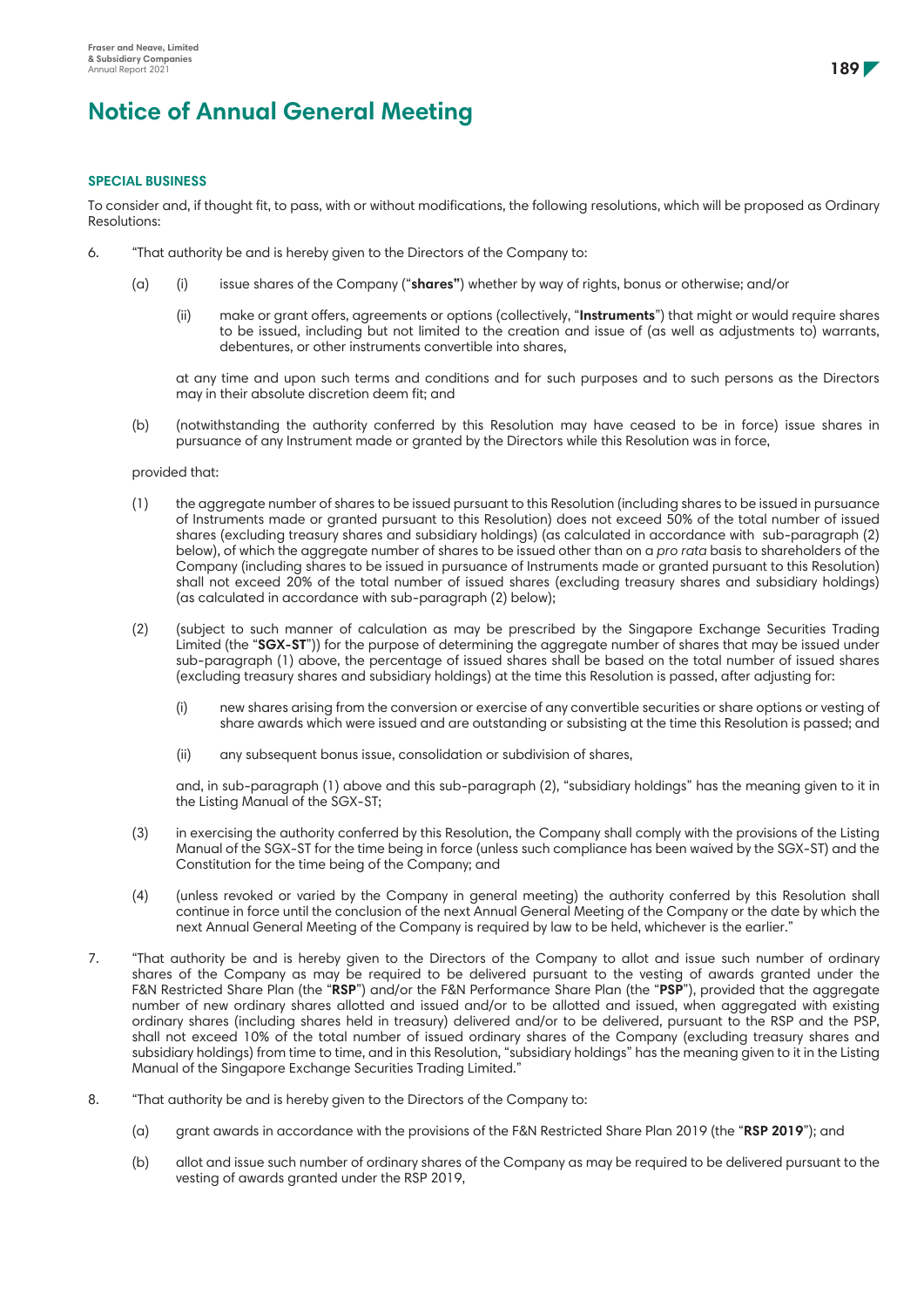provided that the aggregate number of new ordinary shares allotted and issued and/or to be allotted and issued, when aggregated with existing ordinary shares (including shares held in treasury) delivered and/or to be delivered, pursuant to the RSP 2019, shall not exceed 8% of the total number of issued ordinary shares of the Company (excluding treasury shares and subsidiary holdings) from time to time, and in this Resolution, "subsidiary holdings" has the meaning given to it in the Listing Manual of the Singapore Exchange Securities Trading Limited."

- 9. "That authority be and is hereby given to the Directors of the Company to allot and issue from time to time such number of ordinary shares of the Company as may be required to be allotted and issued pursuant to the Fraser and Neave, Limited Scrip Dividend Scheme."
- 10. "That:
	- (a) approval be and is hereby given, for the purposes of Chapter 9 of the Listing Manual ("**Chapter 9**") of the Singapore Exchange Securities Trading Limited, for the Company, its subsidiaries and associated companies that are considered to be "entities at risk" under Chapter 9, or any of them, to enter into any of the transactions falling within the types of interested person transactions described in the Appendix to the Company's Letter to Shareholders dated 27 December 2021 (the "**Letter**"), with any party who is of the class of interested persons described in the Appendix to the Letter, provided that such transactions are made on normal commercial terms and in accordance with the review procedures for such interested person transactions (the "**IPT Mandate**");
	- (b) the IPT Mandate shall, unless revoked or varied by the Company in general meeting, continue in force until the conclusion of the next Annual General Meeting of the Company; and
	- (c) the Directors of the Company and/or any of them be and are hereby authorised to complete and do all such acts and things (including executing all such documents as may be required) as they and/or he may consider expedient or necessary or in the interests of the Company to give effect to the IPT Mandate and/or this Resolution."
- 11. "That:
	- (a) for the purposes of Sections 76C and 76E of the Companies Act, Chapter 50 of Singapore (the "**Companies Act**"), the exercise by the Directors of the Company of all the powers of the Company to purchase or otherwise acquire issued ordinary shares of the Company ("**Shares**") not exceeding in aggregate the Maximum Percentage (as hereafter defined), at such price or prices as may be determined by the Directors from time to time up to the Maximum Price (as hereafter defined), whether by way of:
		- (i) market purchase(s) on the Singapore Exchange Securities Trading Limited (the "**SGX-ST**") transacted through the trading system of the SGX-ST and/or any other securities exchange on which the Shares may for the time being be listed and quoted ("**Other Exchange**"); and/or
		- (ii) off-market purchase(s) (if effected otherwise than on the SGX-ST or, as the case may be, Other Exchange) in accordance with any equal access scheme(s) as may be determined or formulated by the Directors as they consider fit, which scheme(s) shall satisfy all the conditions prescribed by the Companies Act,

and otherwise in accordance with all other laws and regulations and rules of the SGX-ST or, as the case may be, Other Exchange as may for the time being be applicable, be and is hereby authorised and approved generally and unconditionally (the "**Share Purchase Mandate**");

- (b) unless varied or revoked by the Company in general meeting, the authority conferred on the Directors of the Company pursuant to the Share Purchase Mandate may be exercised by the Directors at any time and from time to time during the period commencing from the date of the passing of this Resolution and expiring on the earliest of:
	- (i) the date on which the next Annual General Meeting of the Company is held;
	- (ii) the date by which the next Annual General Meeting of the Company is required by law to be held; and
	- (iii) the date on which purchases and acquisitions of Shares pursuant to the Share Purchase Mandate are carried out to the full extent mandated;
- (c) in this Resolution:

"**Average Closing Price**" means the average of the closing market prices of a Share over the five consecutive market days on which the Shares are transacted on the SGX-ST or, as the case may be, Other Exchange, immediately preceding the date of the market purchase by the Company or, as the case may be, the date of the making of the offer pursuant to the off-market purchase, and deemed to be adjusted, in accordance with the listing rules of the SGX-ST, for any corporate action that occurs during the relevant five-day period and the date of the market purchase by the Company or, as the case may be, the date of the making of the offer pursuant to the off-market purchase;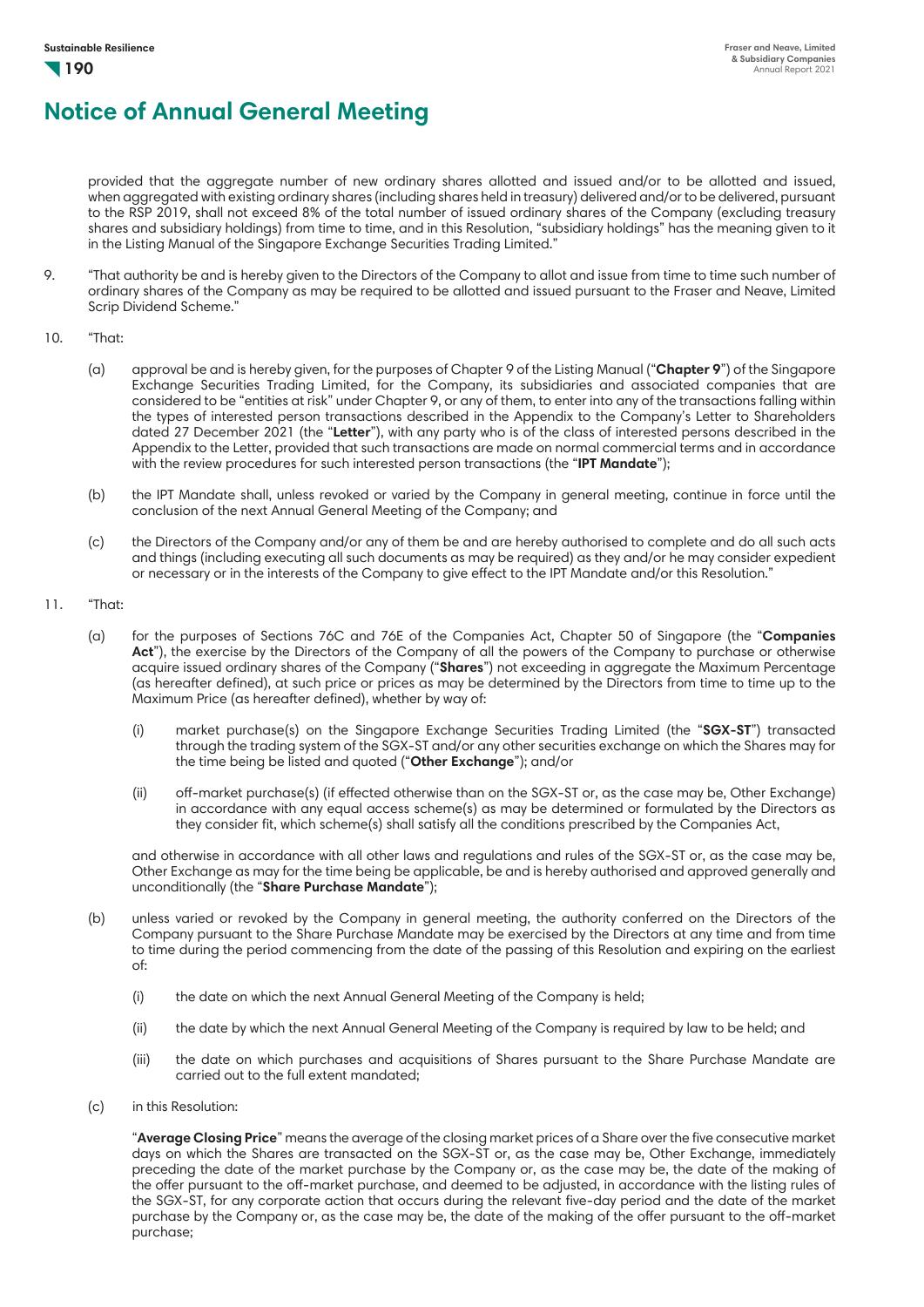"**date of the making of the offer**" means the date on which the Company makes an offer for the purchase or acquisition of Shares from holders of Shares, stating therein the relevant terms of the equal access scheme for effecting the off-market purchase;

"**Maximum Percentage**" means that number of issued Shares representing 7% of the issued Shares as at the date of the passing of this Resolution (excluding treasury shares and subsidiary holdings (as defined in the Listing Manual of the SGX-ST)); and

"**Maximum Price**" in relation to a Share to be purchased or acquired, means the purchase price (excluding related brokerage, commission, applicable goods and services tax, stamp duties, clearance fees and other related expenses) which shall not exceed 105% of the Average Closing Price of the Shares; and

(d) the Directors of the Company and/or any of them be and are hereby authorised to complete and do all such acts and things (including executing all such documents as may be required) as they and/or he may consider expedient or necessary or in the interests of the Company to give effect to the transactions contemplated and/or authorised by this Resolution."

### BY ORDER OF THE BOARD

Hui Choon Kit Company Secretary

27 December 2021

### **NOTES:**

- 1. The Annual General Meeting is being convened, and will be held, by way of electronic means pursuant to the COVID-19 (Temporary Measures) (Alternative Arrangements for Meetings for Companies, Variable Capital Companies, Business Trusts, Unit Trusts and Debenture Holders) Order 2020. This Notice will accordingly be sent to members by electronic means via publication on the Company's website at the URL https://www.fraserandneave.com/investor-relations/annual-reports and on the SGX website at the URL https://www.sgx.com/securities/company-announcements. For convenience, printed copies of this Notice will also be sent by post to members.
- 2. Alternative arrangements relating to:
	- (a) attendance at the Annual General Meeting via electronic means (including arrangements by which the meeting can be electronically accessed via "live" audio-visual webcast or "live" audio-only stream);
	- (b) submission of questions to the Chairman of the Meeting in advance of, or "live" at, the Annual General Meeting, and addressing of substantial and relevant questions in advance of, or "live" at, the Annual General Meeting; and
	- (c) voting at the Annual General Meeting (i) "live" by the member or his/her/its duly appointed proxy(ies) (other than the Chairman of the Meeting) via electronic means; or (ii) by appointing the Chairman of the Meeting as proxy to vote on the member's behalf at the Annual General Meeting,

are set out in the accompanying Company's announcement dated 27 December 2021. This announcement may be accessed at the Company's website at the URL https://www.fraserandneave.com/investor-relations/annual-reports and on the SGX website at the URL https://www.sgx.com/securities/company-announcements.

- 3. **As a precautionary measure due to the current COVID-19 situation in Singapore, a member will not be able to attend the Annual General Meeting in person. A member who wishes to exercise his/her/its voting rights at the Annual General Meeting may:**
	- **(a) (where the member is an individual) vote "live" via electronic means at the Annual General Meeting, or (whether the member is an individual or a corporate) appoint a proxy(ies) (other than the Chairman of the Meeting) to vote "live" via electronic means at the Annual General Meeting on his/her/its behalf; or**
	- **(b) (whether the member is an individual or a corporate) appoint the Chairman of the Meeting as his/her/its proxy to vote on his/her/its behalf at the Annual General Meeting.**

The accompanying proxy form for the Annual General Meeting may be downloaded from the Company's website at the URL https://www.fraserandneave.com/investor-relations/annual-reports and on the SGX website at the URL https://www.sgx.com/securities/company-announcements. For convenience, printed copies of the proxy form will also be sent by post to members. A member may also appoint a proxy(ies) via the online process through the pre-registration website which is accessible from the URL https://www.fraserandneave.com/investor-relations/agm2022.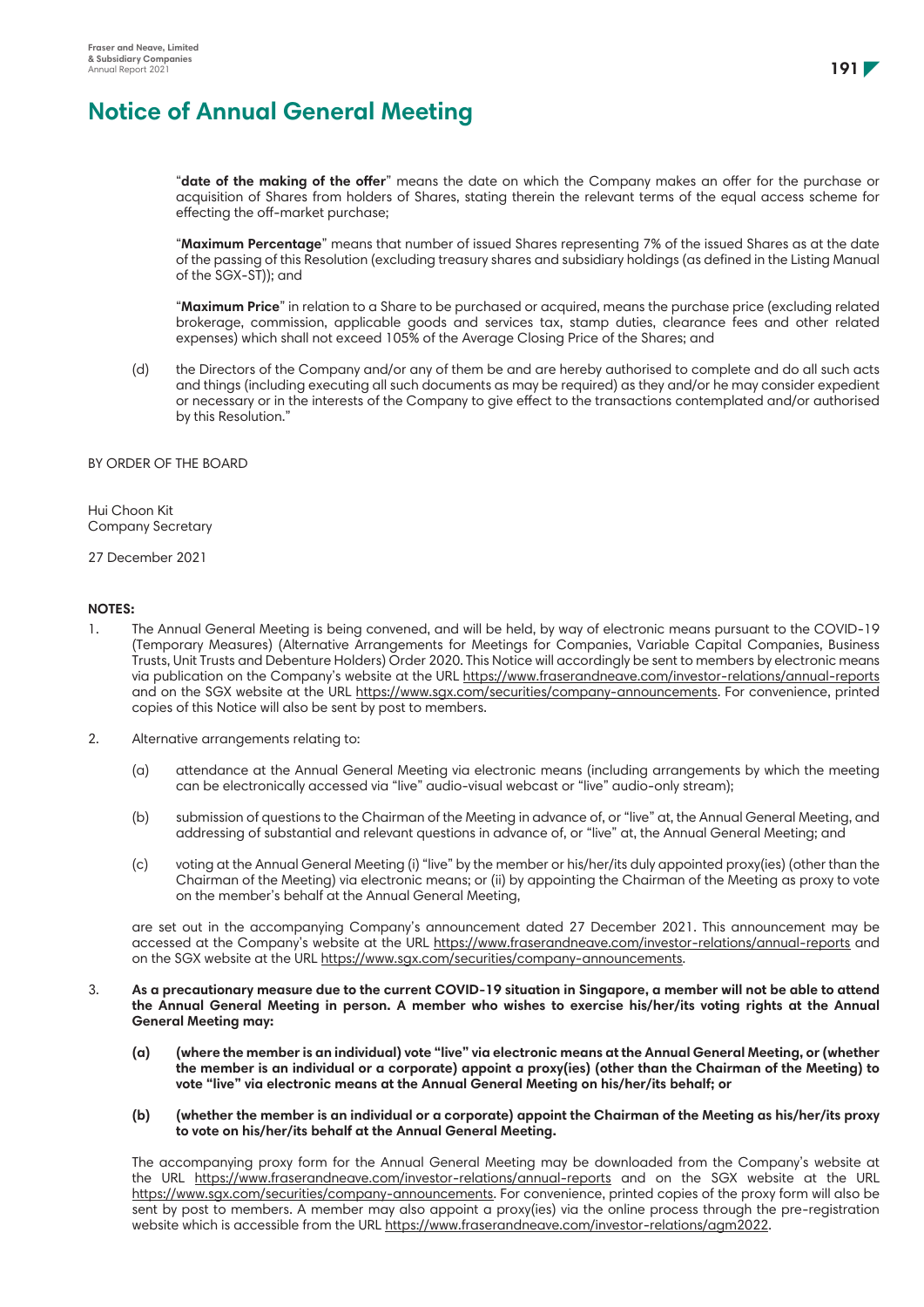- 4. (a) A member who is not a relevant intermediary is entitled to appoint not more than two proxies. Where such member's instrument appointing a proxy(ies) appoints more than one proxy, the proportion of the shareholding concerned to be represented by each proxy shall be specified in the instrument.
	- (b) A member who is a relevant intermediary is entitled to appoint more than two proxies, but each proxy must be appointed to exercise the rights attached to a different share or shares held by such member. Where such member's instrument appointing a proxy(ies) appoints more than two proxies, the number and class of shares in relation to which each proxy has been appointed shall be specified in the instrument.

"Relevant intermediary" has the meaning ascribed to it in Section 181 of the Companies Act, Chapter 50 of Singapore.

- 5. A proxy need not be a member of the Company.
- 6. The instrument appointing a proxy(ies) must be submitted to the Company in the following manner:
	- (a) if submitted by post, be lodged with the Company's Share Registrar, Tricor Barbinder Share Registration Services (A division of Tricor Singapore Pte. Ltd.), at 80 Robinson Road #11-02, Singapore 068898; or
	- (b) if submitted electronically, be submitted:
		- (i) via email to the Company's Share Registrar at sg.is.FNLproxy@sg.tricorglobal.com; or
		- (ii) via the online process through the pre-registration website which is accessible from the URL https://www.fraserandneave.com/investor-relations/agm2022,

in each case, not less than 72 hours before the time appointed for holding the Annual General Meeting.

A member who wishes to submit an instrument appointing a proxy(ies) by post or via email can either use the printed copy of the proxy form which is sent to him/her/it by post or download a copy of the proxy form from the Company's website or the SGX website, and complete and sign the proxy form, before submitting it by post to the address provided above, or before scanning and sending it by email to the email address provided above. A member may also appoint a proxy(ies) via the online process through the pre-registration website which is accessible from the URL https://www.fraserandneave.com/investor-relations/agm2022.

#### **Due to the current COVID-19 situation in Singapore, members are strongly encouraged to submit completed proxy forms electronically via email or appoint a proxy(ies) via the online process through the pre-registration website which is accessible from the URL https://www.fraserandneave.com/investor-relations/agm2022.**

- 7. CPF and SRS investors:
	- (a) may vote "live" via electronic means at the Annual General Meeting if they are appointed as proxies by their respective CPF Agent Banks or SRS Operators, and should contact their respective CPF Agent Banks or SRS Operators if they have any queries regarding their appointment as proxies; or
	- (b) may appoint the Chairman of the Meeting as proxy to vote on their behalf at the Annual General Meeting, in which case they should approach their respective CPF Agent Banks or SRS Operators to submit their votes by 5.00 p.m. on 6 January 2022.
- 8. The Annual Report 2021 and the Letter to Shareholders dated 27 December 2021(in relation to the proposed renewal of the mandate for interested person transactions and the proposed renewal of the share purchase mandate) have been published and may be accessed at the Company's website as follows:
	- (a) the Annual Report 2021 may be accessed at the URL https://www.fraserandneave.com/investor-relations/annual-reports by clicking on the hyperlink for "Full Report 2021"; and
	- (b) the Letter to Shareholders dated 27 December 2021 may be accessed at the URL https://www.fraserandneave.com/investor-relations/annual-reports by clicking on the hyperlink for "Letter to Shareholders" under "Annual Report 2021".

The above documents may also be accessed on the SGX website at the URL https://www.sgx.com/securities/company-announcements. Members may request for printed copies of these documents by completing and submitting the Request Form accompanying the printed copies of this Notice and the proxy form sent by post to members.